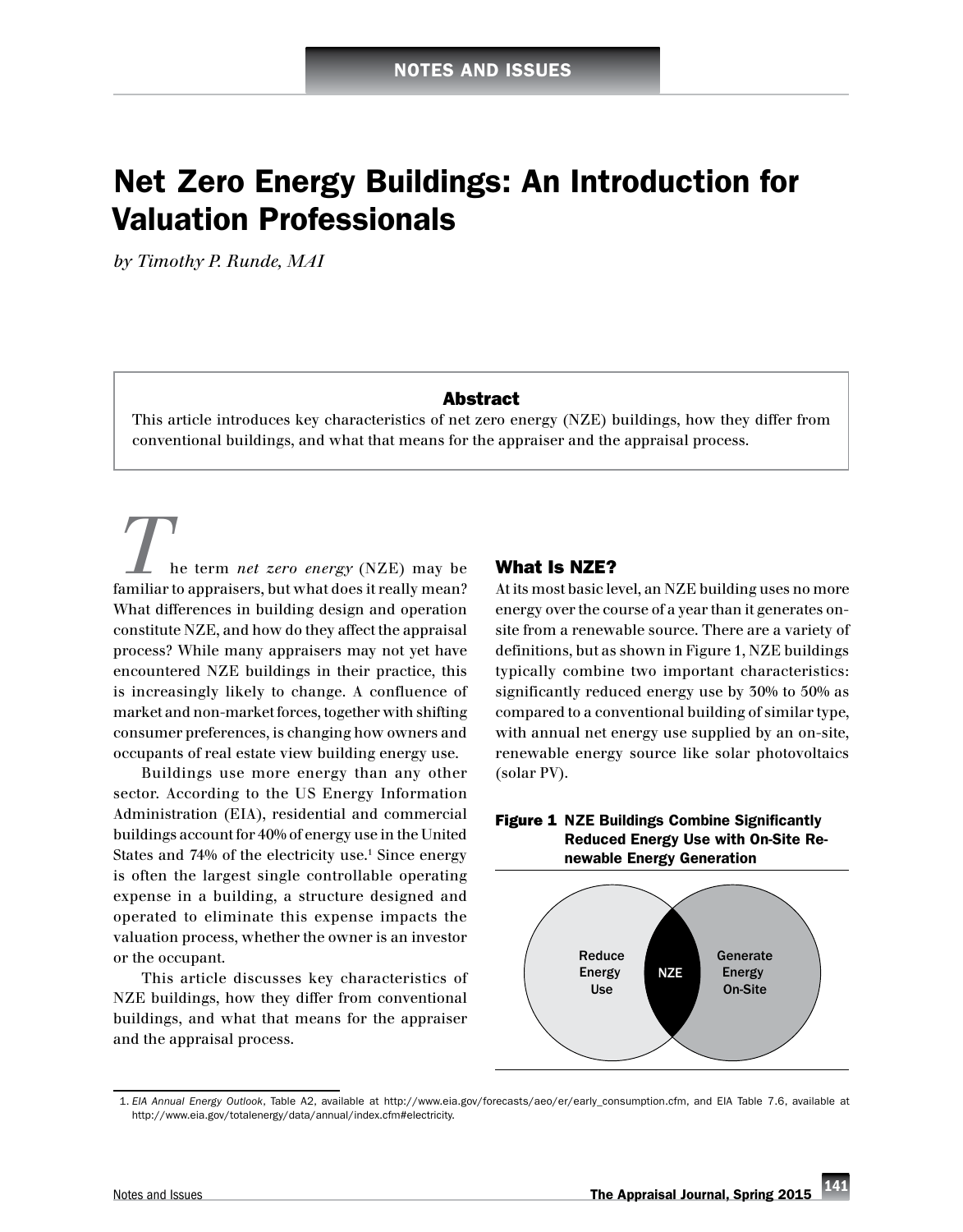Most NZE buildings currently remain connected to the local electrical grid and are therefore referred to as grid-tied. They operate interactively with the grid, sending electricity back to the grid when generating capacity exceeds on-site demand and drawing energy from the grid when demand exceeds supply. The grid connection improves the economics of on-site energy generation in two important ways: it allows the energy-generating system to be sized for average annual demand, rather than peak demand; and it also obviates the need for on-site energy storage, such as a battery.

NZE buildings may also be referred to as *zero net energy* (ZNE), *zero energy buildings* (ZEB), and in the residential sector, *zero energy homes* (ZEH). Zero electric homes are marketed in some areas, and are easy to confuse with zero energy homes. Zero electric homes typically retain a natural gas connection for space heating and cooking, and therefore, are not true net zero energy buildings. *Zero Energy Ready Homes* is a term used by the Department of Energy to describe houses with significantly reduced energy use relative to a code-built home, such that achieving NZE is feasible simply by adding solar PV.<sup>2</sup> NZE buildings may also be "net zero" on a cost basis, that is, the energy cost (not the energy use) is balanced against the energy generated. From a valuation perspective, the distinctions and nuances may or may not be relevant for a given property type or market. It is up to the appraiser to examine to what degree the building meets the basic definition of NZE and the response of the local market.

#### Factors Driving NZE

The market push towards NZE comes from both owner-users and investors. As energy use is often the largest controllable operating expense for most buildings, property owners have a compelling economic incentive to eliminate this expense. With the precipitous drop in the price of rooftop solar PV, an increasing number of residential and commercial owners have found generating their own electricity to be cost-competitive with conventionally generated electricity. Likewise, corporations have found economic benefits in focusing on energy cost reductions, and sustainability mandates that were initially compliance-based are now increasingly viewed as market differentiators. Apple, for example, recently committed to an \$848 million solar energy contract, joining other companies such as Google, Microsoft, and Walmart, which have already invested heavily in renewable energy sources.

Meanwhile, policy and regulatory changes at both the federal and state levels, such as the Energy Independence and Security Act (EISA) of 2007 and California Assembly Bill 32 (AB32) of 2006, are affecting new construction and retrofits. In addition, increasingly stringent building energy codes are progressively lowering the energy use threshold of new and existing buildings while renewable portfolio standards (RPS) require utilities to expand renewable energy sources.

## NZE vs "Green" vs Energy Efficient

NZE buildings are often presumed to be green buildings, but the terms are not synonymous. While the term "green building" lacks a precise and universally accepted definition, it is generally taken to mean buildings that address six key metrics: site selection, material/resource use, water use, interior environmental quality, energy use, and operations and maintenance. While NZE buildings will often have characteristics associated with green buildings, NZE measures only the energy component of the green building profile. Thus, an NZE building may or may not be a green building, depending what other factors it addresses beyond energy use. Likewise, a green building may or not be an NZE building as green buildings may or may not balance net energy use with on-site renewable energy sources.

Interestingly, while net zero energy buildings typically are considered energy efficient, this is not a requirement for NZE. Current market practice is to design a new building to use 50% or less energy compared to a comparable new, code-compliant building. For renovations, the target is 30% to 50% less energy use. However, current definitions do not specify an absolute or relative energy use for NZE buildings. So, at least theoretically, a very energyinefficient building could be NZE, so long as there is adequate space for on-site energy generation.

Energy-efficient rating systems, such as the Home Energy Rating System (HERS) for residential or ENERGY STAR for commercial buildings, remain relevant. For example, a home with a very low HERS score may have a low threshold to overcome to

 <sup>2.</sup> The Department of Energy states, "A DOE Zero Energy Ready Home is a high performance home which is so energy efficient, that a renewable energy system can offset all or most of its annual energy consumption," [http://energy.gov/eere/buildings/zero-energy-ready-home.](http://energy.gov/eere/buildings/zero-energy-ready-home)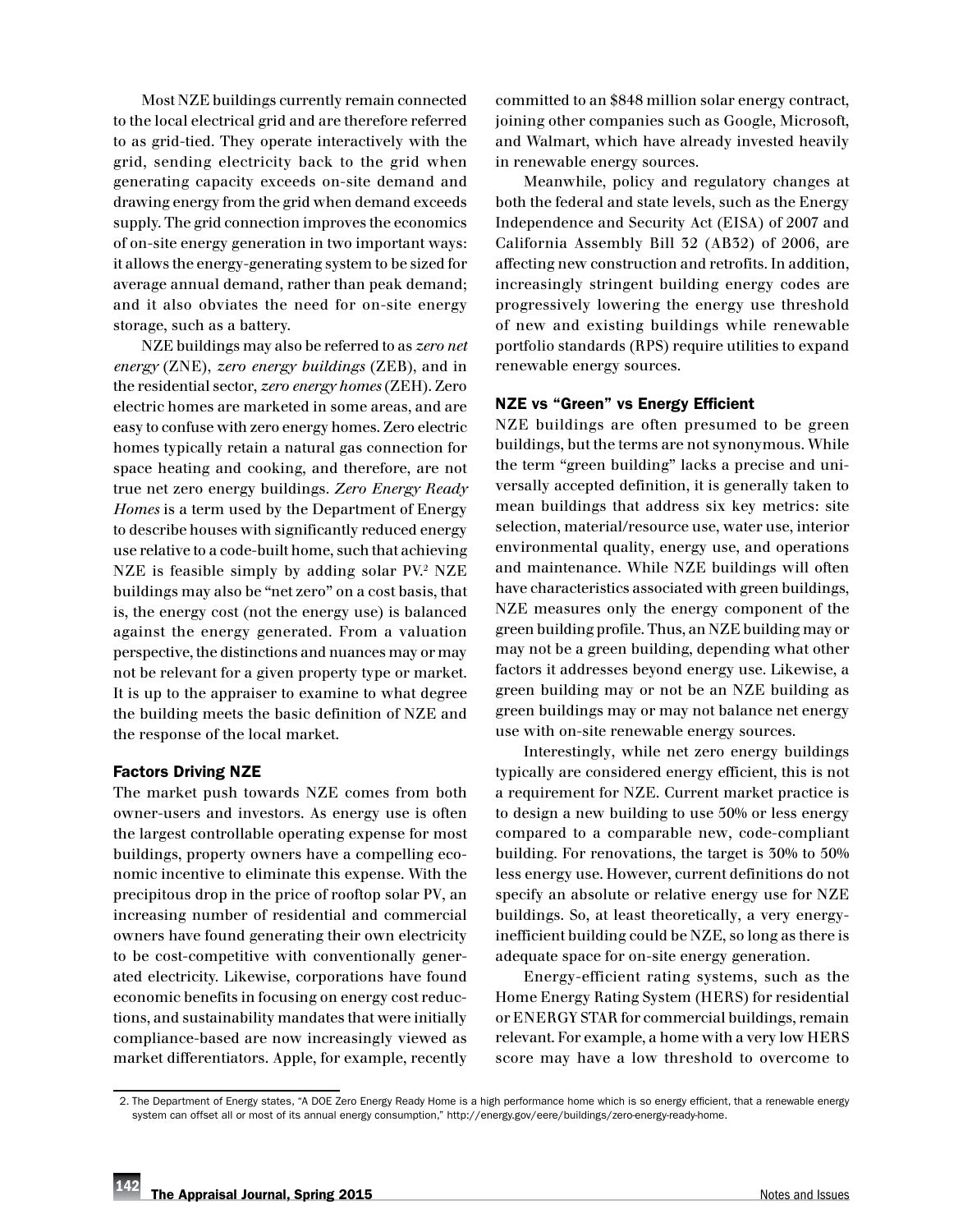achieve net zero status, which could be a relevant factor when considering market standards or adjusting comparable properties.

# NZE vs. Conventional Building Design and **Operation**

Unlike conventional buildings, where energy use is a byproduct of the design process, energy use is typically a core element of an integrated design and construction process that creates a successful NZE building. To achieve that goal, the positive and negative energy impacts of each design element—the building siting, building type, amount and orientation of the glazing, the heat load of the lighting, occupant load, etc.—are all considered in an integrated manner in the design process. This approach to design and operation is referred to as the *whole building approach*. This approach brings together the aspects of the integrated NZE design hierarchy, illustrated in Figure 2, in order to produce the most cost-effective combination of active and passive heating, cooling, and lighting systems.

Figure 2 Integrated NZE Design Hierarchy



In NZE design, the focus is first placed on harvesting available passive resources, such as passive solar, shading, thermal mass, night flushing, stack effect, and the insulation/integrity of the building envelope. Second, NZE buildings seek to limit the use of active energy sources through daylighting, natural ventilation, advanced lighting controls, building automation and the limited use of fans and pumps typical of conventional HVAC systems. Third, plug load, which is largely the result of occupant behavior, is actively managed via occupancy

sensors, low energy use equipment, dashboards and other feedback mechanisms. Landlords can also use lease language to control energy use. So-called "green leases" may include limits on the occupant's energy use through HVAC set points, specified types of lighting and office equipment as well as other energy management strategies designed to align the cost and benefits of energy efficiency measures. Once energy use is reduced to the lowest level possible, remaining energy requirements are supplied by an on-site, renewable source like solar PV.

This whole building approach may be difficult to discern from visual inspection alone, particularly to someone unfamiliar with this newer approach to building design and construction. Many of the design elements that NZE buildings utilize do not look unusual, and it can be very easy to miss these characteristics during an inspection. In addition, this integrated design can result in construction features that might seem odd or counterintuitive to those more familiar with conventional building design. For example, in an NZE building, insulation may be placed on the outside—rather than on the inside—of a concrete wall in order to take advantage of the concrete's thermal mass properties to stabilize the internal temperature of the building. Other design elements may be subtle, yet produce substantial, discernable results, such as the use of operable windows and roof monitors that leverage the ambient exterior climate with the stack effect, thereby cooling a building, without the use of fans and compressors typical of conventional HVAC systems.

## Verification and Certification: How Do I Know the Building Is Operating at NZE?

Because NZE is performance-based by definition, buildings have to be operating at least a year at stabilized occupancy before they can be verified as NZE. Verification can be performed by simply examining the net energy usage (total consumption vs. on-site energy generation) for the property for a 12-month period. Unlike the requirements of green building certification programs like Leadership in Energy and Environmental Design (LEED), no specialized training is needed to determine whether the energy use was positive or negative over the course of the year.

While independent verification/certification may not be required, two organizations offer independent verification of NZE buildings: the International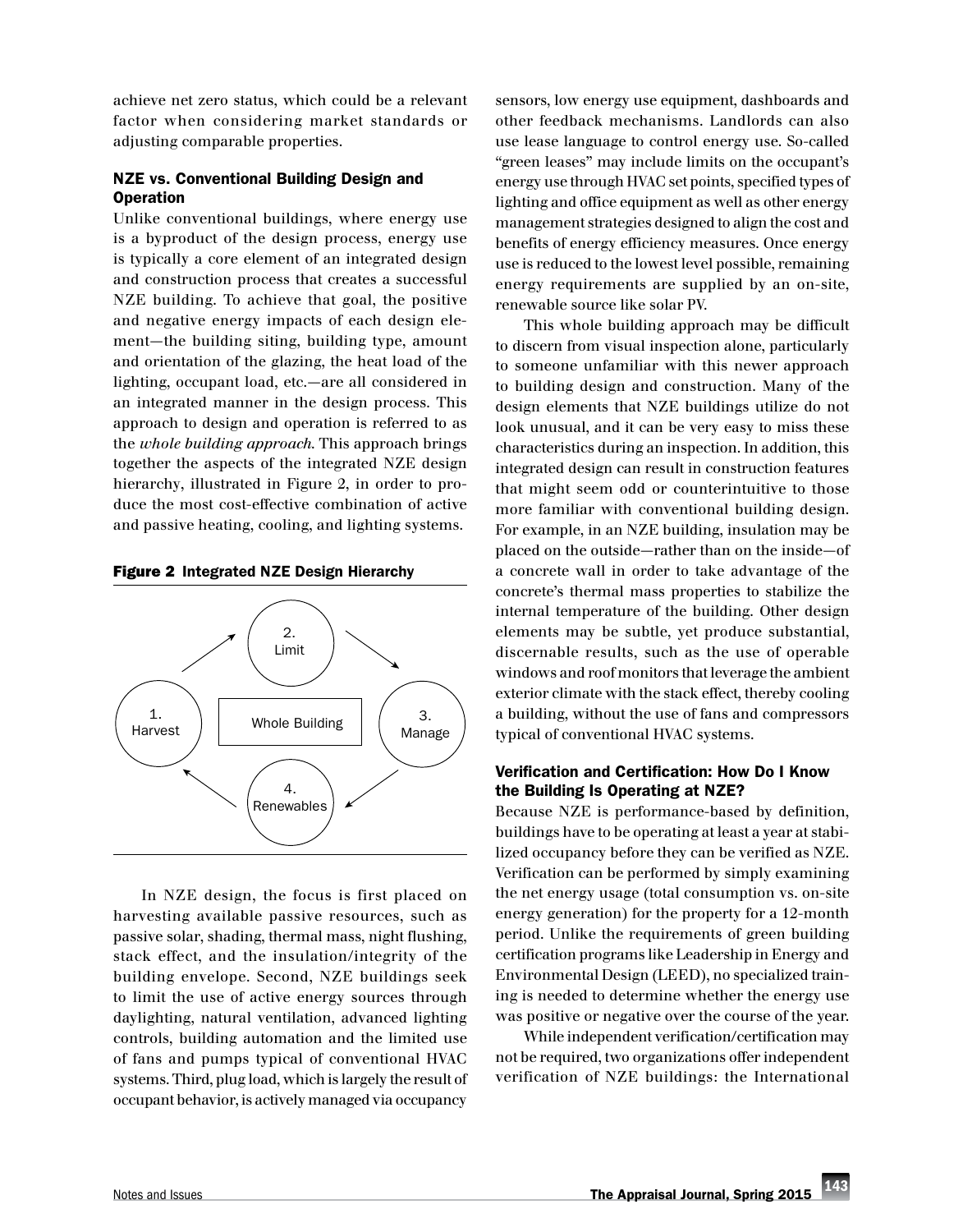Living Future Institute (ILFI) and the New Buildings Institute (NBI).

The ILFI certifies NZE buildings as part of its "Energy Petal," one of seven performance areas of its sustainable building certification system, known as the Living Building Challenge. Certification requires third-party verification of the performance of a building at net zero energy for one year as well as the building meeting certain other prerequisites.

The New Buildings Institute (NBI) tracks and verifies—but does not provide a third-party certification of—low energy use and NZE buildings (which NBI refers to as *zero net energy* or ZNE) and began publishing its biannual report in 2012. The most recent NBI data include properties located in 39 US states, representing virtually all climate zones, and a variety of building types including office, retail, industrial, multifamily, educational, healthcare and government buildings.

## Valuation Considerations

Appraisers face a unique set of challenges when valuing NZE buildings. As discussed previously, the design features may be new technology unfamiliar to most appraisers, old technologies used in new ways, or combinations to reduce energy use. Additionally, some of these features may not be discernible upon inspection. While appraisers will use the same appraisal methodology to analyze NZE buildings, determining the value impact (or lack thereof) may require the appraiser to gather new types of information, such as energy use data on the subject and the comparables, or to pay closer attention to market participant behavior in order to properly assess marketability, risk and uptake.

## Identifying NZE Properties and Low-Energy Features

As with any appraisal assignment, proper identification and description of a property's physical characteristics are essential components of the valuation process. Aside from reporting requirements, the key to NZE properties, in particular, is the identification of all critical building features because one cannot value what has not been identified.

How can you tell if a property is NZE? Since NZE is performance-based, it is impossible to determine if a building is operating at NZE purely by physical inspection. However, there are certain clues that should trigger further research or investigation into the energy use profile of the building, even if the property has not been previously identified as being NZE.

Most notably, an NZE building has to have an on-site source of energy. This commonly consists of a roof-mounted solar PV array. While visible on a pitched roof typical of a residence or small commercial building, it may be completely obscured on a flat roof typical of a large office or industrial building, unless access to the roof is provided. Solar PV can also be integrated into building components such as shingles, or mounted on parking-lot carport canopies, or ground-mounted away from the building.

The NZE building elements that reduce energy use can be easy to miss during a typical appraisal inspection. Many of these elements are also common to green building design and construction, so appraisers working with NZE should expect to understand green building design and construction, even if the NZE property is not identified as a green building. Some of these elements are more obvious than others, and specific components used will vary by project, property type, and climate.

For example, operable windows in a newly built office building suggest the design team is using natural ventilation to supplement or replace mechanical air movement and thermal conditioning. Similarly, roof monitors—essentially vertical protrusions through the roof with glazing and sometimes air vents—provide natural light while utilizing the stack (chimney) effect to enhance natural ventilation. Large-format ceiling-mounted fans, over-standard insulation, exposed concrete walls and floors that leverage the thermal mass of the building, and solar tubes that bring natural light into the interior of the building are all elements common in NZE buildings.

Less obvious are advanced technologies like electro-chromic glass that darkens when an electrical current is passed through it to control solar heat gain and glare. With concealed wiring and wireless controls, these high-tech windows may not look any different than conventional glazing. Dimmable LED lighting with occupancy sensors may be impossible to differentiate from conventional fluorescent lighting, and advanced building/energy management systems (BMS/EMS) to coordinate and monitor the integrated mechanical and passive systems may consist of visually obscure sensors that are connected to software residing on a remote server and controlled by the property manager from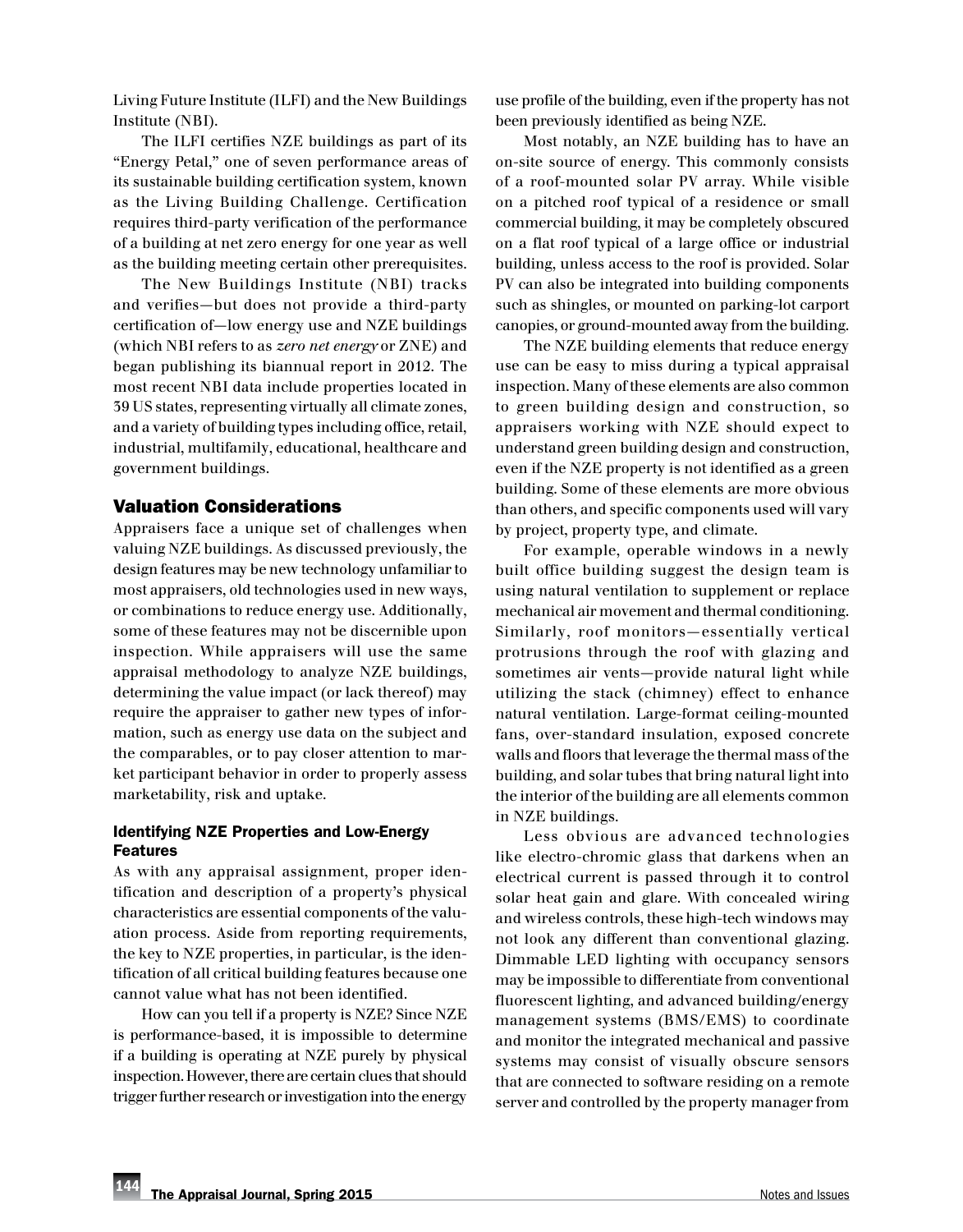a mobile device. Identifying and understanding these behind-the-scene systems requires additional input from the owner, designer, and/or engineer.

## Obtaining the Relevant Data

One of the biggest obstacles an appraiser may face when valuing an NZE building is obtaining the necessary information from the client and/or property owner. Unlike green building certification programs like LEED, NZE projects typically lack a project checklist identifying the design elements employed. At least at this point in the evolution of NZE, each building is considered to be unique. NZE buildings will also require the appraiser to interact with individuals not typically consulted for a conventionally built building. For example, understanding the features of a typical commercial NZE building requires the appraiser to engage with the project architect to understand the intent of the design, and with the NZE engineer to understand how those design decisions impacted the mechanical and electrical systems.

The inspection, therefore, becomes particularly crucial for NZE properties, and the appraiser should be sure that the person most knowledgeable about the NZE features is present for the inspection. In some cases, this person may be the property owner, but ideally, a member of the design team such as the architect or engineer should accompany the appraiser for the inspection. An appraiser will naturally have many questions about how a particular feature works: "how does that roof monitor actually work to cool the space without mechanical fans?" Having the right person available on the inspection to explain how the feature operates is key for the appraiser to be able to assess whether that feature may or may not impact value.

In addition to the information gleaned from the inspection, the appraiser will need to obtain documentation about the building's energy use and energy generation. Commissioning reports by a thirdparty engineer to assess the building performance can be a valuable resource in evaluating the overall building system's performance as well as that of the individual components such as the HVAC or solar PV system. For energy use data, the specific documentation required will depend on the type of property appraised and may include a HERS report to assess the energy performance of an NZE residence or an energy modeling report for a more complex NZE commercial building.

For an existing property that has been operating at least a year, review of the energy use over that time frame should reveal whether the property is operating at, above, or below a net zero energy use level. However, simply getting the utility bills from the property owner can often be difficult, either because the owner does not realize the appraiser needs such information or because the appraiser does not make it clear why the information is needed. Even when the utility bill information is available, it may not contain the level of detail necessary. For example, the utility bill for NZE buildings and others connected to the grid that are also generating electricity may be in the form of a year-end "true up" or reconciliation bill that only shows net energy use (total energy use less energy produced on-site) but does not show actual energy use. From a valuation perspective, whether the reduced energy cost is derived from efficiency or generation may affect the property risk profile, and thus impact the valuation process.

For on-site energy generation data, useful documentation includes a copy of the original installation contract for the solar PV or other on-site energy generator, which will provide important performance metrics needed to value this component of the property. Access to any commissioning reports for the solar PV system as well as access to the energy production monitoring system is helpful in assessing system performance.

# Identifying Potential Impacts on Value, Marketability, and Risk

The design and construction elements as well as the on-site energy source impact the development and reporting of each of the three approaches to value. As with green building valuation, valuing NZE properties is less about developing a new approach to valuation, and more about integrating a new market fundamental and new property characteristics into existing appraisal theory and practice.

#### Cost Approach

Cost may not always equal value, but it is one indicator. At this point in the evolution of NZE design and construction, an NZE building may result in slightly to significantly higher initial construction costs relative to conventional construction, even before the cost of the on-site energy source is considered. Much depends on the type and complexity of the systems and the experience of the design team. Due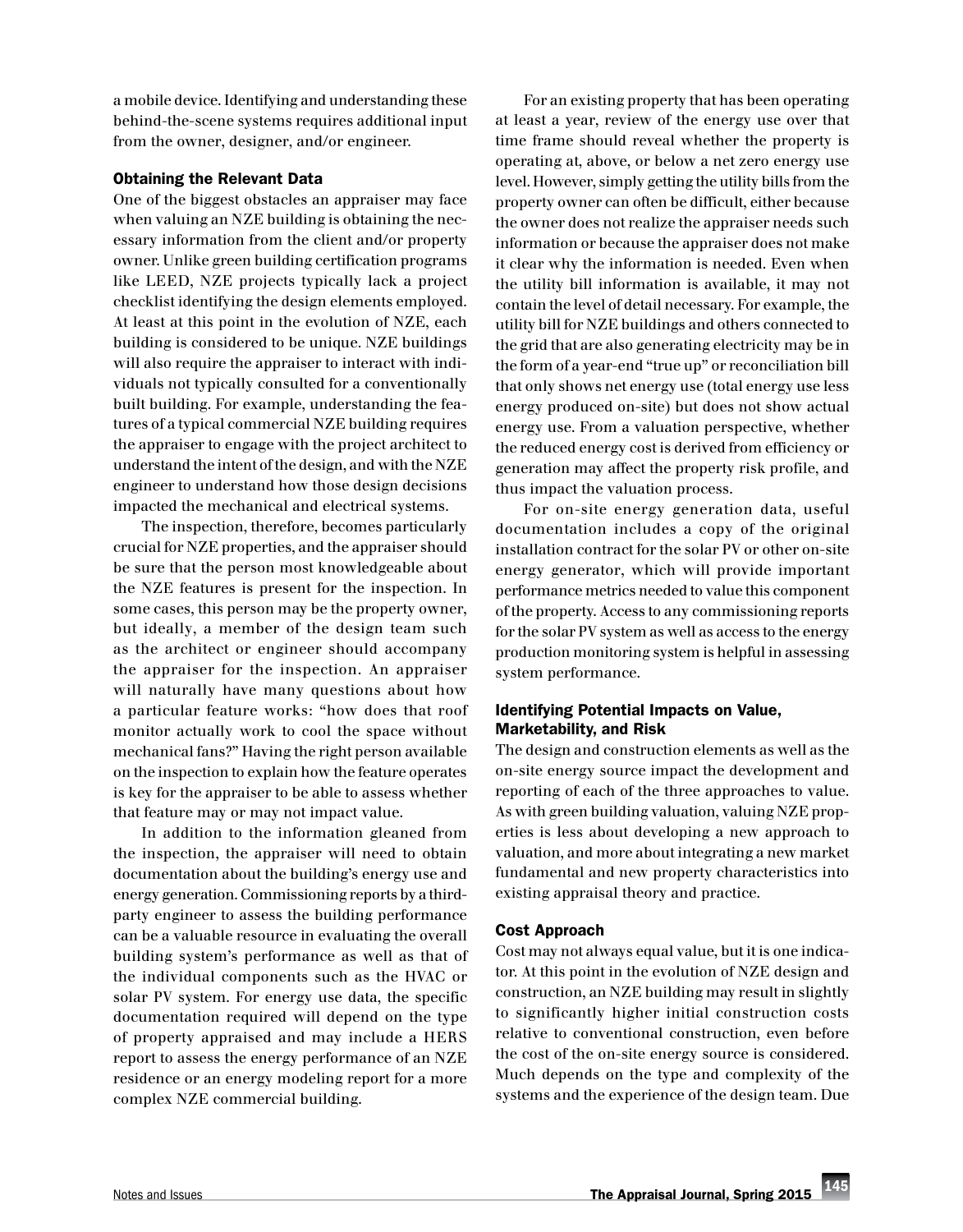to the nascent nature of this building sector, costs are likely to decline with time and wider market adoption. Current replacement cost, rather than historical cost, is therefore the more reliable indicator of market value. The declining cost environment typical of emerging technologies like NZE may place limitations on the reliability of the cost approach.

Cost estimator resources such as Marshall Valuation Service (MVS) provide a dedicated "Green" costing section that can be useful in assessing the reasonability of developer-reported cost budgets for certain components of NZE buildings. However, in municipalities that have adopted green building codes, it is likely the base building costs already include elevated code-mandated energy efficiency requirements, so care should be taken not to doublecount costs for components that reduce energy use in these cases.

As with any other appraisal problem, the cost approach must consider to what degree the market will recognize the marginal cost of NZE, in light of the anticipated benefits. Put another way, the cost premium of NZE may reflect some level of either superadequacy or functional obsolescence. NZE can also be viewed as cost shifting, whereby increased construction costs are offset by reduced future operating and replacement costs. This dynamic is not yet widely appreciated in the appraisal world, but warrants attention and further study.

An example of this cost shift is evident in the reduced HVAC requirement for an NZE building. A smaller HVAC system made possible by leveraging the thermal mass of the building and the ambient environment via passive heating and ventilation results in lower maintenance costs and lower replacement reserve requirements. Further, dimmable LED lighting with occupancy and daylight sensors that last 20 years or more virtually eliminates routine light bulb replacement costs and the associated labor costs, in addition to the significant ongoing energy costs savings.

Importantly, however, not all NZE design and construction features cost more than conventional construction. In fact, some cost less. In many areas, exposed concrete floors and walls are a popular and attractive design element, lending a modern, hightech feel to office space. Eliminating the cost of floor coverings and wall finishes has a positive impact on the construction budget. What may not be as obvious is that by exposing the concrete to the internal circulating air, the thermal mass of the concrete stabilizes the interior temperature, which reduces energy required to maintain thermal comfort.

In addition, NZE features can have synergistic benefits when combined with other features. The cooling system may be downsized due to the reduced heat load realized by the combination of daylighting that reduces artificial lighting, and the replacement of conventional lighting with LED lighting controlled by occupancy and daylight sensors. Combined heat and power (CHP) systems harvest waste heat from power generation to supplement space heating and domestic hot-water heating. Wood-frame construction with studs located at 24-inch intervals instead of conventional 16-inch intervals both reduces lumber cost and improves building envelope performance by reducing thermal bridging.

#### Sales Comparison Approach

With NZE, the challenge in the sales comparison approach is the same one an appraiser faces with any new property type or characteristic that impacts value. Market evidence of the value effect is often scarce or nonexistent. This situation is not unlike that confronting the appraiser who values the first house in the neighborhood with a pool, an extra garage space, or an in-law unit. There is clearly a cost and benefit to the owner, but the lack of comparables makes it difficult to quantify the value impact. Application of the sales comparison approach in valuing NZE properties when no NZE comparable sales are available requires using a cost-based or income-based adjustment to reflect the value added by the NZE components.

The challenges of a cost-based adjustment in the sales comparison approach are identical to those discussed in the previous section: Will the next buyer recognize the current costs required to achieve NZE? Is there an obsolescence adjustment to be considered? How reliable is a current replacement cost estimate if costs are likely to fall in the future?

Using an income-based adjustment for the NZE effect in the sales comparison approach requires the appraiser to accurately establish building energy use for a comparable conventional building, so that the marginal energy cost savings, net of any associated operating costs, can be appropriately estimated. This challenge is not insignificant, and the effort involved should not be discounted. Publicly available databases to benchmark energy costs for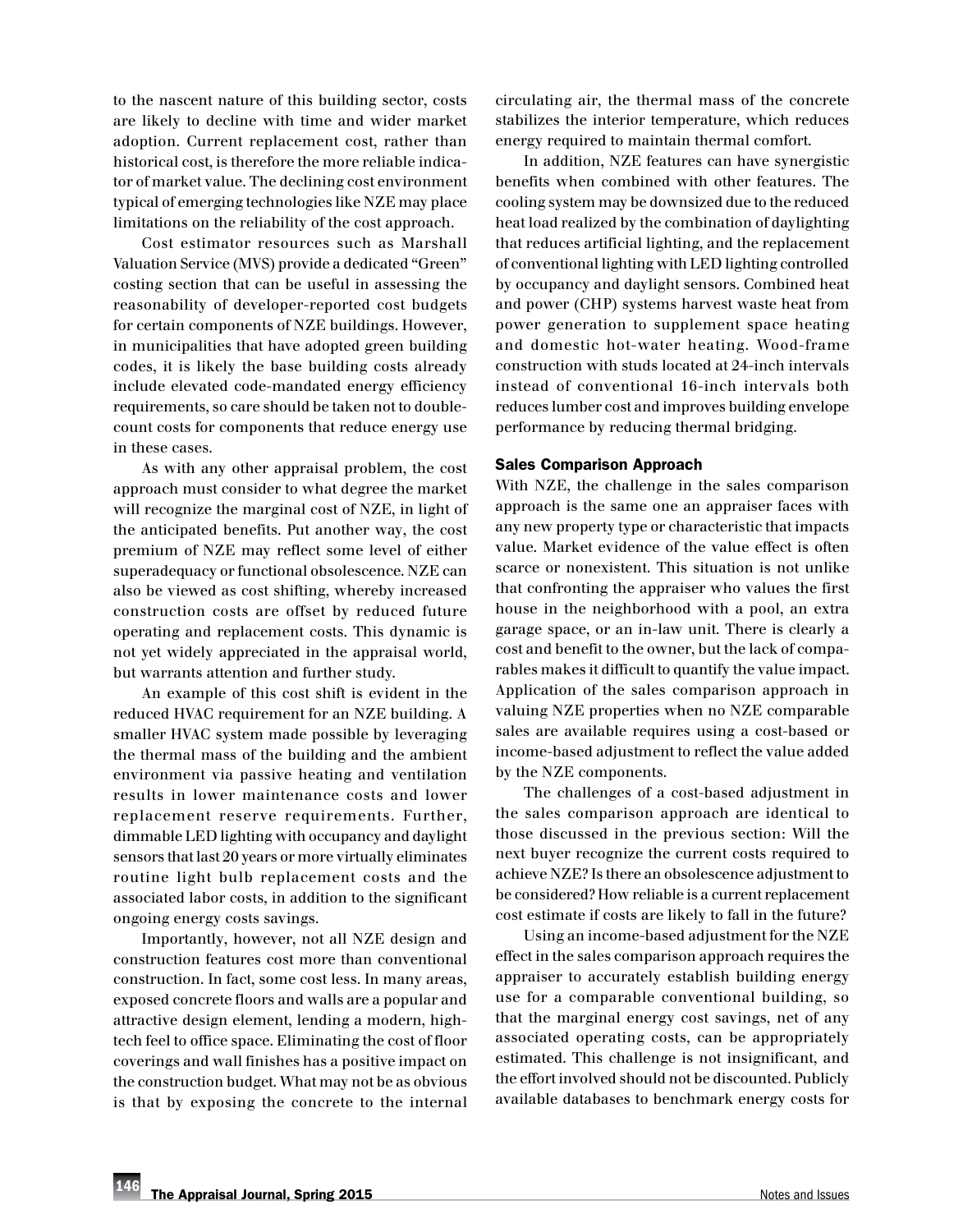conventional buildings are typically dated. Industry surveys, owner-reported operating expenses, and appraiser file data may not segregate energy from other utility costs such as water/sewer, and sometimes trash removal or data services. Energy use, and thus cost, can vary widely, based on the property type and use as well as the vintage of the building. Energy codes have generally become more stringent over time, so new and recently renovated buildings will often have a different energy use and cost profile than older, unrenovated buildings. Developing a credible income-based adjustment is beyond the scope of this article and will be the subject of future work.

#### Income Capitalization Approach

The income capitalization approach provides the most direct method of addressing the economic impact of NZE. Both the stabilized income statement and a discounted cash flow (DCF) provide line-item areas that explicitly address direct positive and negative impacts on the income and operating expenses.

In markets where tenants typically pay the energy costs, as in a triple-net lease structure, the market rent analysis should consider the effect the lack of energy cost might have on the market rent conclusion.

On the expense side, an NZE building should operate at no net energy use, but there likely will still be some fixed costs associated with maintaining a connection to the local electrical grid. Solar PV systems are relatively low maintenance with a typical economic life of 25 to 30 years, similar to that of a roof, though the inverter(s) typically require(s) replacement around year 15. While periodic cleaning and monitoring costs are nominal, the inverter replacement cost is significant and is sensitive to the size of the system, type and number of inverters, and the local market. Local market research is the appraiser's best resource for ongoing inverter maintenance and replacement costs. These capital costs could be considered in the replacement reserves allowance, or as explicit deductions at specified times, particularly if discounted cash flow analysis is used.

Other components of the NZE building may also require adjustments to the repairs and maintenance or management expenses. The complexity of the NZE design features may require added expenses for monitoring, management, or periodic commissioning. Other NZE components may have the opposite effect of reducing operating costs,

which should be considered as well. For example, reducing or eliminating the conventional HVAC system decreases annual maintenance costs as well as required replacement reserves.

The lease should be reviewed for any language governing operation of the NZE building to determine whether the marketability or functional utility of the space is affected. The lease may specify the proportion and location of private offices in order to facilitate natural air flow. Set points on the HVAC may be controlled by the landlord, and there may be limitations on the use of space heaters, electric car charging, and other energy-intensive activities. Careful market research into occupant reactions to these new property characteristics is critical as they may not always be what appraisers or property owners expect.

In addition to the direct impacts on the property cash flow, indirect impacts should also be considered. Does the NZE status of the subject affect its marketability to potential tenants? If so, positively or negatively? For example, natural ventilation, which can be seen as a positive feature, may be accompanied by unwanted outdoor noise or security concerns. Will the tenant satisfaction be affected? Will investors see the benefits of being first to market an NZE property, or just the downside risks of new technologies?

An example of how difficult it is to predict the market response to NZE properties involves a speculative NZE project that also included a variety of sustainable features but was not LEED-certified. This property leased faster than anticipated, and at a rent that significantly exceeded the developer's pro forma as a result of competitive bidding. The capitalized rent premium offset the marginal cost of the NZE and sustainable renovation components of the project by a ratio of 3 to 1. In this particular case, the project was able to attain rents similar to Class A buildings in its market, despite its Class B status. While this experience is anecdotal, it suggests a potentially untapped segment of demand, at a level that surpassed even the developer's projection.

## Conclusion

Net zero energy buildings are likely to become more common, presenting both challenges and opportunities to appraisers unfamiliar with green building, building energy dynamics, and on-site renewable energy sources. The design and construction of these properties impacts all three approaches to value. Acquiring the necessary competency to credibly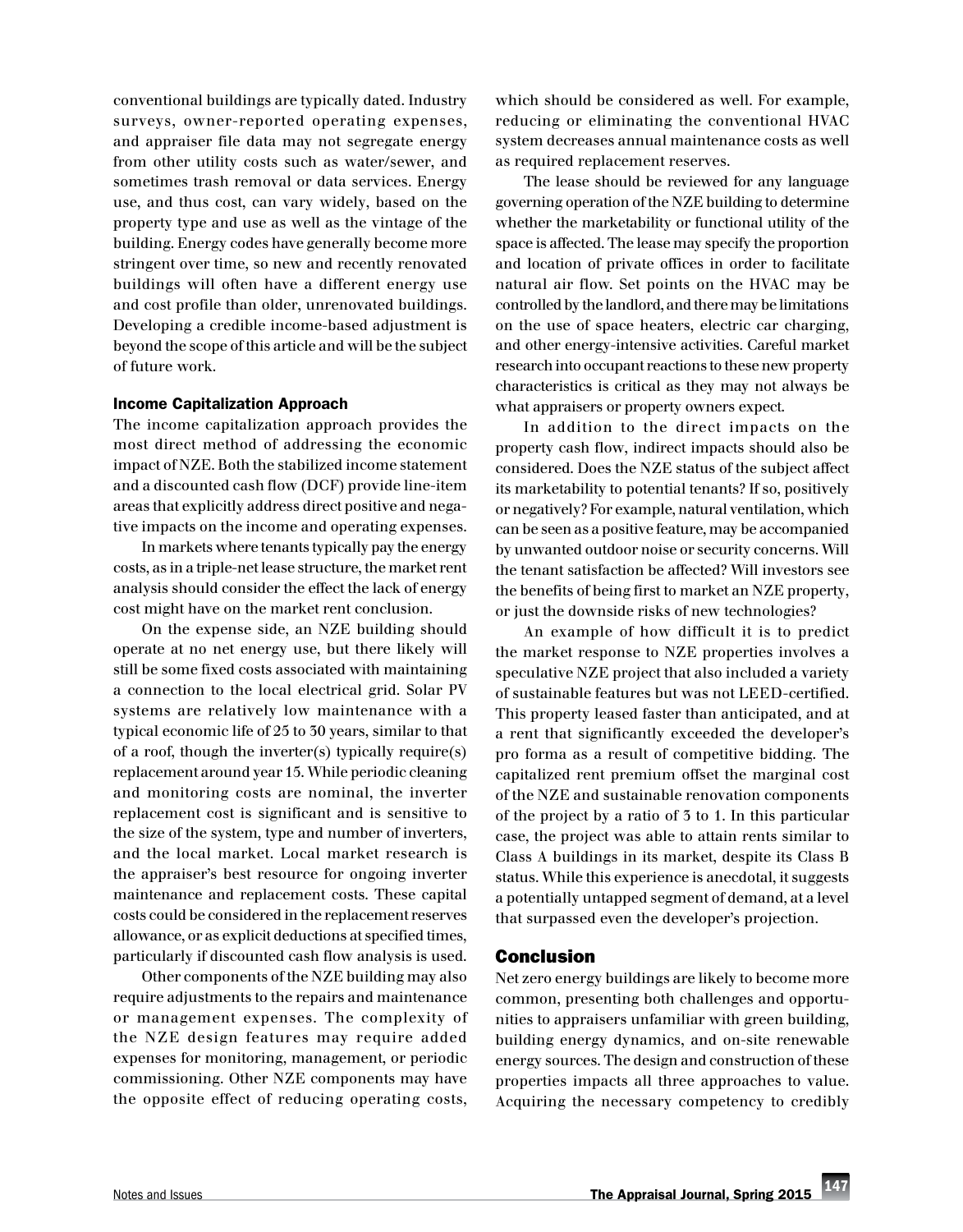complete NZE assignments requires advanced study and coursework in both green building and on-site energy source valuation. The concepts learned in valuing NZE buildings, however, are directly transferrable to any low-energy-use property, many green buildings, and a variety of on-site energy sources. This expanding field of practice offers a compelling incentive for appraisers to pursue this expertise.

Tim Runde, MAI, LEED AP, is a partner with Carneghi and Partners, Inc. in San Francisco. He has over twenty-five years of commercial real estate appraisal experience, encompassing a wide range of property types, including office, industrial, retail, and multifamily assignments. Besides an expertise in the valuation of green, high-performance and sustainable real estate, Runde specializes in addressing unusual and complex valuation assignments such as net zero energy buildings, ground leases and ground rent determinations and ad valorem tax assignments involving intangible components. He has also provided litigation support and served as an expert witness in a variety of settings. Runde received his master's of science in real estate appraisal and investment analysis from the University of Wisconsin under the direction of Dr. James Graaskamp. Runde is a frequent guest speaker across the country to appraisers and others in the commercial and residential real estate industry on the value impact of green and high-performance design/construction on both green buildings and existing building stock. He is an Appraisal Institute instructor, course reviewer, and webinar developer. Contact: [trunde@comcast.](mailto:trunde%40comcast.net?subject=Appraisal%20Journal%20Inquiry)net